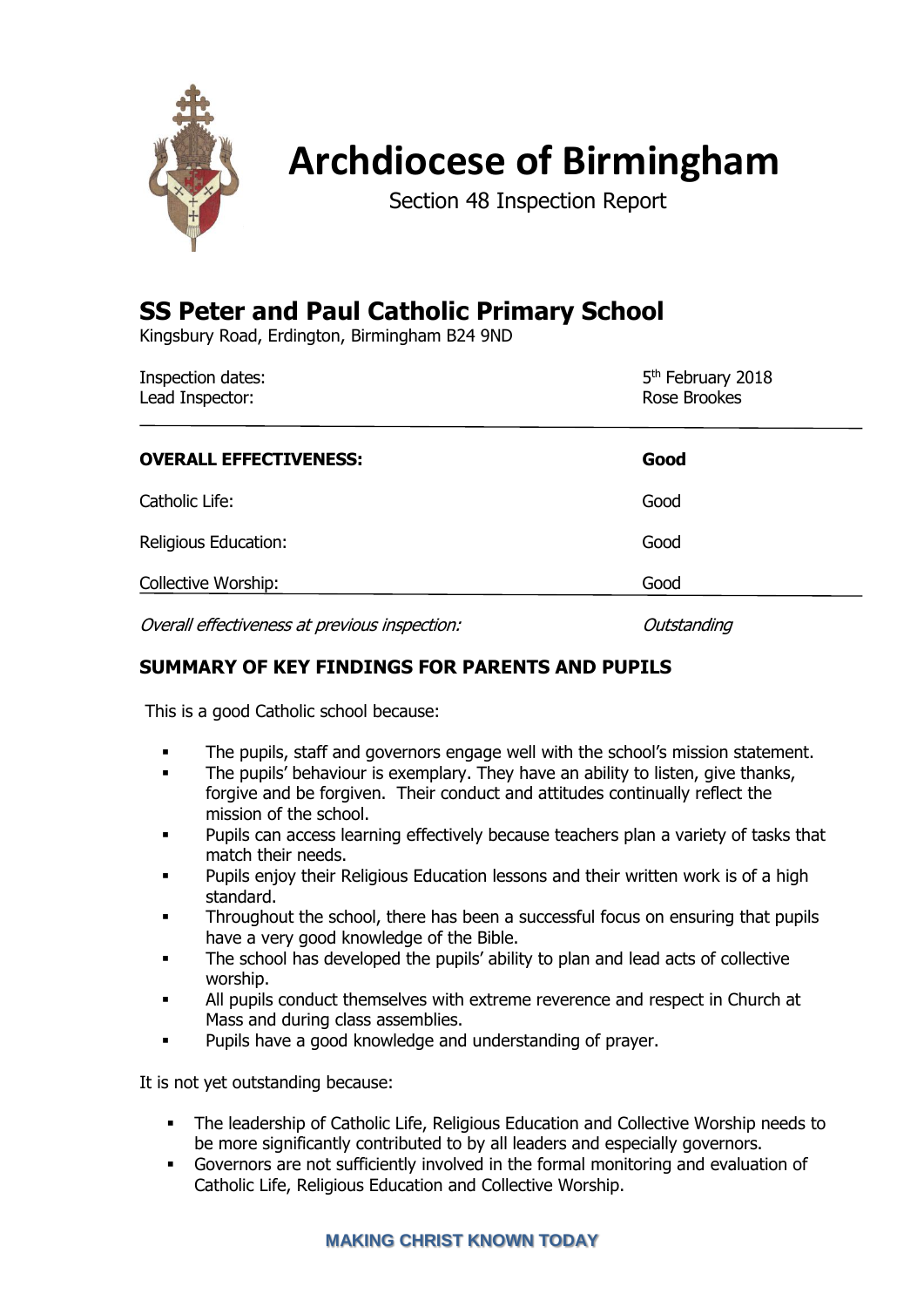▪ Teaching in upper key stage 2 needs to consistently allow pupils to reflect on and empathise with their own and others' views, beliefs and values.

## **FULL REPORT**

#### **What does the school need to do to improve further?**

- Share the leadership responsibility for Catholic Life, Religious Education and Collective worship among all leaders and governors. This should focus on systematic monitoring and evaluation, which should inform improving provision and outcomes for all pupils.
- Governors need to formally record evaluations of Catholic Life, Religious Education and Collective Worship. This will enable more effective monitoring and evaluation.
- Teaching in upper key stage 2 needs to consistently allow pupils to reflect on and empathise with their own and others' views, beliefs and values. Pupils in this key stage also need to be given regular opportunities to apply their Religious Education knowledge to their everyday lives.

## **THE CATHOLIC LIFE OF THE SCHOOL**

| The quality of the Catholic Life of the school.                                                                   | Good |
|-------------------------------------------------------------------------------------------------------------------|------|
| The extent to which pupils contribute to and benefit from the Catholic<br>Life of the school.                     | Good |
| The quality of provision for the Catholic Life of the school.                                                     | Good |
| How well leaders and governors promote, monitor and evaluate the<br>provision of the Catholic Life of the School. | Good |

## **The extent to which pupils contribute to and benefit from the Catholic Life of the school.**

## **The quality of provision for the Catholic Life of the school.**

- The quality of the Catholic Life of the school is good.
- **•** SS Peter and Paul is a happy school where Catholic Life is confidently led by the headteacher and experienced Religious Education subject leader. Staff, children, parents and governors participate well in the Catholic Life and mission of the school.
- Pupils, staff and governors are familiar with the recently revised mission statement, We live and learn in the light of Christ. As a result, pupils speak eloquently about the meaning of discipleship in their everyday lives.
- The Gospel values are lived out through relationships in the school. The school's pupils and staff are deeply respectful and value themselves and others, this includes those from other faiths and cultures. They know that they are made in the image and likeness of God.
- Pupils' behaviour is exemplary. They have an ability to listen, give thanks, forgive and be forgiven. Their conduct and attitudes continually reflect the mission of the school.
- Pupils respect the Catholic tradition of the school. They are involved with parish and diocesan celebrations.
- Pupils understand the importance of service and respond readily to the needs of others. They are regularly and actively involved in activities linked with CAFOD and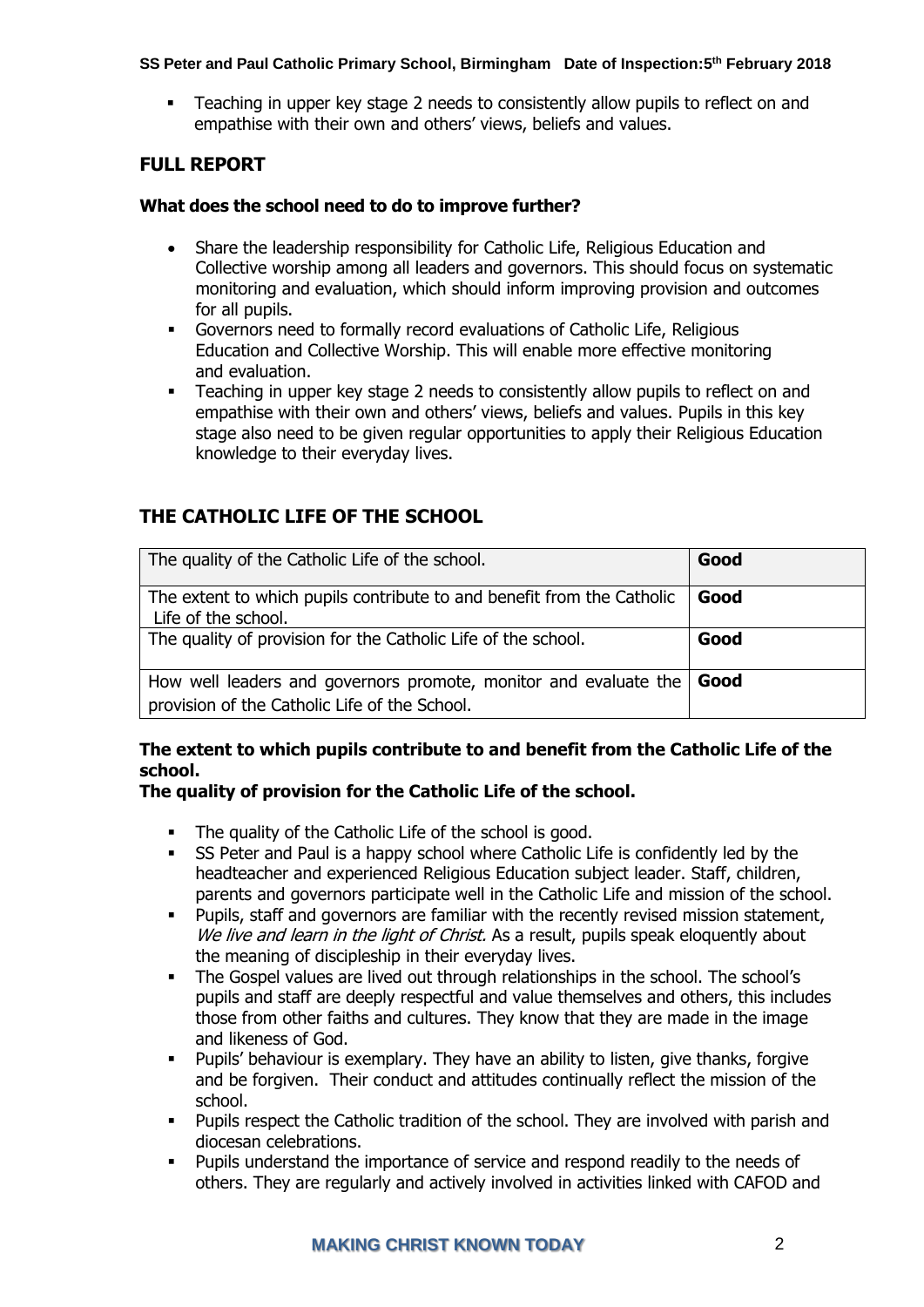a range of other charity initiatives. Pupils use their gifts and talents to serve the local and wider Catholic community. For example, Year 6 sing at Christmas time to the elderly in the parish, support *John Taylor Hospice* in Erdington and collect gifts for the NSPCC at Christmas.

- **The school's ethos is based around the Catholic Schools' Pupil Profile (CSPP) and** British Values. Each half-term the school focuses on a different pair of virtues from the CSPP. As a result, the staff and pupils bear witness to these virtues in the consideration and care they have for each other in the school community.
- Pupils fulfil roles of responsibility around the school, supporting staff and other pupils as playground buddies, class monitors, school council, faith ambassadors, play leaders and altar servers. This demonstrates their devotion to serving others and the mission of the school.
- Children can make suggestions of how to respond to the *Wednesday Word* and take responsibility for promoting this at home. This gives families the opportunity to share gospel readings at home.
- During the inspection, Year 6 pupils spoke with enthusiasm about how, in Year 5, they had taken part in an Alton Castle retreat with pupils from a neighbouring Catholic primary school. This year, the two schools are planning to meet and write to each other. They will then share experiences and knowledge about Confirmation. Consequently, pupils are learning to grow in faith with another Catholic community.
- A group of faith ambassadors has been set up in the school since September 2017. In a brief time, this chaplaincy group has achieved a great deal. Guided by the Religious Education subject leader, it has made prayer bags for every class and ensured that these are regularly used by all families. It has run a rosary club, monitored sacred areas and evaluated school Masses. Pupils speak passionately about their plans for future Catholic Life projects. This group has enabled pupils to creatively lead the Catholic Life of the school.
- The school holds an annual vocations week. The impact of this is that pupils have a good understanding of what vocation means in their lives and in the lives of others.
- Pupils have an age appropriate understanding of what a loving relationship is and follow the diocesan approved relationship and sex education programme, All That I am.

#### **How well leaders and governors promote, monitor and evaluate the provision of the Catholic Life of the School**.

- The promotion, monitoring and evaluation of the Catholic Life of the school is good.
- The Religious Education subject leader has led whole staff training meetings to improve understanding of Catholic Life. Over the last two years, more formal procedures have been implemented to assist in the monitoring and evaluation of Catholic Life. As a result, all staff have a deeper understanding of Catholic Life in the school.
- Although the Religious Education subject leader, supported by the headteacher, is experienced and fulfils her role, there is a need to share the responsibility for Catholic Life, Religious Education and Collective worship amongst all leaders and governors. This will help to develop more systematic monitoring and evaluating, to improve provision for the pupils and to raise standards further.
- The monitoring and evaluation of Catholic Life is done through observation, learning walks, book scrutiny, learning journal scrutiny and professional conversations with staff and pupils. Parents have also evaluated Catholic Life. Although governors have attended events promoting the Catholic Life and they have discussed it at governor's meetings, they have not formally recorded evaluations of Catholic Life.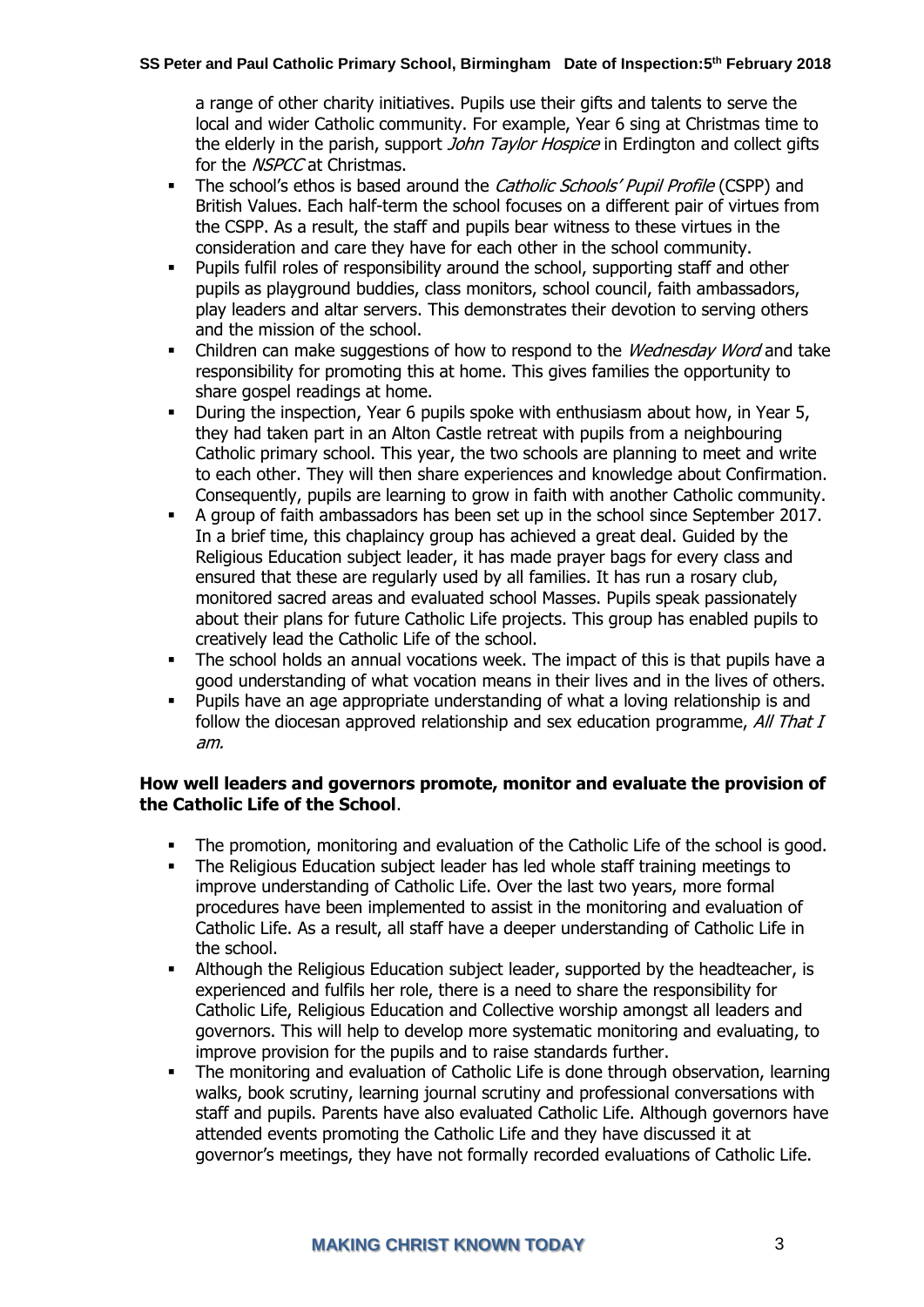This would lead to a more effective method for monitoring and evaluating the Catholic Life across the school.

**•** The school is actively engaged in ways to formally collaborate with other Catholic schools following diocesan advice.

## **RELIGIOUS EDUCATION**

| The quality of Religious Education.                                                                    | Good |
|--------------------------------------------------------------------------------------------------------|------|
| How well pupils achieve and enjoy their learning in Religious Education.                               | Good |
| The quality of teaching, learning and assessment in Religious Education.                               | Good |
| How well leaders and governors promote, monitor and evaluate the<br>provision for Religious Education. | Good |

#### **How well pupils achieve and enjoy their learning in Religious Education. The quality of teaching, learning and assessment in Religious Education.**

- **•** The RE curriculum is based on the diocesan scheme, *'Learning and Growing as the* People of God, ' and follows its recommendations in terms of planning and assessment.
- **•** The teaching of Religious Education is good overall with some outstanding elements. However, there is also a minority of teaching that needs to consistently allow pupils to reflect on and empathise with others' views, beliefs and values. Upper key stage two pupils need more opportunities to apply their knowledge in Religious Education to their everyday lives.
- During the inspection, an excellent teaching partnership was seen between a teaching assistant and a teacher, the skills of both members of staff complemented each other and raised teachings standards. As a result, the pupils were highly motivated and enjoyed the variety of teaching styles.
- Pupils can access learning effectively because teachers plan tasks that are differentiated to match their needs. They apply themselves well and co-operate willingly with each other when working collaboratively. Pupils with learning needs are well supported by teaching assistants.
- The prayer focus for each class is updated regularly according to the liturgical season. Prayer focus tables during lessons help with the 'Gather, Listen, Respond and Go Forth' structure to the school's lessons. This means that pupils are engaged in their learning. They work collaboratively and learn how to pray together during Religious Education lessons in a variety of ways.
- Pupils written Religious Education work is of a high standard. It is well presented and includes an exciting variety of activities.
- Well documented learning journals from each class show that pupils have used a good range of art and drama and different forms of prayer to enable enjoyable and effective learning in Religious Education.
- The pupils are well prepared for the sacraments of first Holy Communion and Confirmation.
- Pupils learn about other faiths, and as a result they have a respect for people from other cultures and faiths.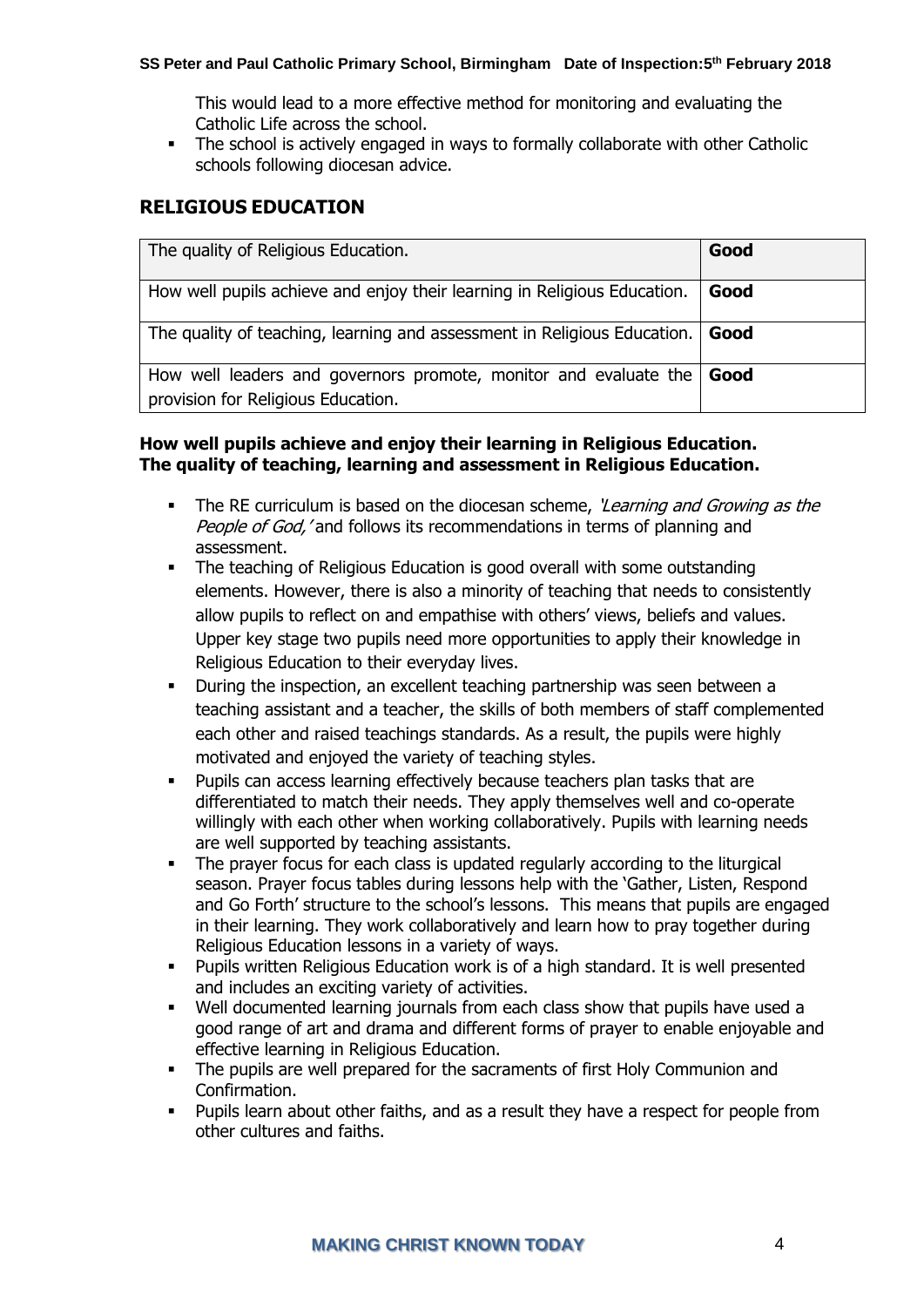- The school has identified that pupils enter the reception class with low levels of knowledge and understanding of the Catholic faith. However, by the end of foundation stage most are working at or above expected levels.
- The inspectors agree with the school's judgement that average attainment continues to be at least good and for many pupils it is above age-related expectations. By the end of both key stages, most groups of pupils make at least satisfactory or better progress. However, the progress of pupils with special educational needs is not as rapid as that of other pupils.
- **•** Throughout the school, there has been a focus on ensuring that pupils have a very good knowledge of the Bible. As a result, good Bible referencing is seen in most lessons, there is a progression of age appropriate skills and pupils are able to speak knowledgeably about the Old and New Testament.

#### **How well leaders and governors promote, monitor and evaluate the provision for Religious Education.**

- The Religious Education curriculum meets all the requirements of the *Bishops'* Conference.
- Religious Education receives the correct amount of weekly taught curriculum time.
- **EXECT** Standards of Religious Education are monitored and evaluated by the headteacher and Religious Education subject leader and they are often reported to and discussed with governors. However, governors' monitoring of Religious Education needs to be formally recorded, so that proposed actions can impact on raising standards.
- All school staff have a Religious Education focused target as part of the performance management review process. This ensures that teachers continually receive a high standard of professional development for Religious Education.
- **•** The headteacher guides and challenges class teachers as they discuss and analyse Religious Education data for individuals, groups, and classes at termly pupil progress meetings. As a result, pupils' progress across the school is consistently good.
- **•** The Religious Education subject leader has provided very good support for all teachers who have recently started teaching different year groups and for newly qualified teachers. The impact of this continual professional development is that all teachers have good Religious Education subject knowledge.
- A high proportion of teachers have the Catholic Certificate in Religious Studies. This ensures that they have good knowledge of the Catholic faith and how to teach it.

## **COLLECTIVE WORSHIP**

| The quality of Collective Worship.                                                | Good        |
|-----------------------------------------------------------------------------------|-------------|
| How well pupils respond to and participate in the school's Collective<br>Worship. | Outstanding |
| The quality of Collective Worship provided by the school.                         | Outstanding |
| How well leaders and governors promote, monitor and evaluate the                  | <b>Good</b> |
| provision for Collective Worship.                                                 |             |

## **How well pupils respond to and participate in the school's Collective Worship.**

**The quality of Collective Worship provided by the School.**

▪ Children take part in collective acts of worship within their classroom and year groups. All children throughout the school are given the opportunity to participate in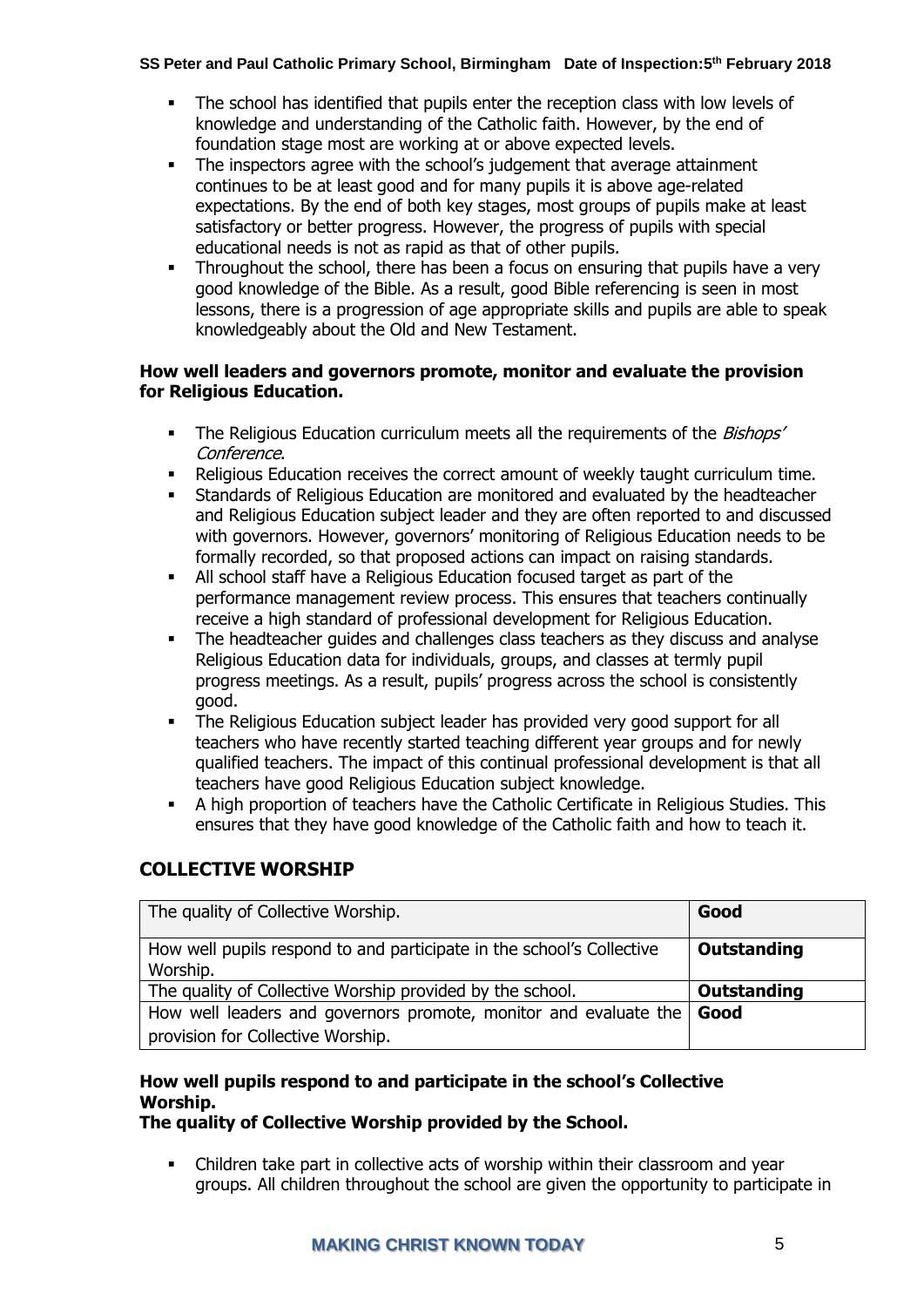Mass, class assemblies and play a part in Easter and Christmas celebrations. The impact of this is that the pupils are confident and proud of their faith and gain confidence in talking about and acting out their faith daily.

- The school has focused on developing pupils' ability to plan and lead acts of Collective Worship. During the inspection, groups of Year 6 pupils confidently planned and led worship across the school in all year groups. As a result, younger pupils are also learning how to confidently lead prayer.
- Collective Worship is engaging. All pupils respond thoughtfully; they listen with integrity and respect for each other and their faith. They express their views and beliefs with confidence.
- All pupils conduct themselves with extreme reverence and respect in church at Mass and during class assemblies. The school has worked hard to ensure that all pupils know the responses to the Mass. The impact of this is that all pupils answer the responses and greet the Gospel reverently.
- During a whole school Mass in church, all pupils sang beautifully, and a group of pupils, led by a teacher, accompanied the hymns with guitars.
- **•** During the inspection, the headteacher led whole school Collective Worship about the Sunday Gospel. Pupils answered questions well, sang joyfully and every pupil was extremely respectful. This weekly event allows all pupils to reflect on the Sunday Gospel.
- Pupils take it in turns to take a prayer bag home. As a result, useful links are made between home, and school and families are given the opportunity to pray together.
- Year 6 pupils are prayer partners for Year 3 pupils. This enables both sacramental classes to reflect and share their experiences in these special years.
- Pupils have a good knowledge of traditional prayer. Each year group know and can recite age appropriate prayers. Pupils also know that prayer has different forms: adoration, forgiveness, petition and praise.
- **■** Almost all pupils have an excellent knowledge of the Church's liturgical year. During the inspection, pupils were able to explain the meaning of the different liturgical colours. When interviewed, Year 2 pupils had a thorough understanding of the important events and symbolism linked to the Church's liturgical year.
- **E** All classes have a prayer area which provides the focus for class prayer. Pupils also act as prayer leaders during their class daily worship.

#### **How well leaders and governors promote, monitor and evaluate the provision for Collective Worship.**

- The Religious Education subject leader has implemented a very effective feedback system to monitor and evaluate the Collective Worship in classes, assemblies and Masses which involves several stakeholders including children, parents, parishioners and staff.
- **E** Feedback shows that these stakeholders enjoy Collective Worship and it enables them to pray and grow as a Catholic school and parish community. One parent said how the school and parish Masses had helped her child through a family bereavement.
- Although governors attend the school Masses and liturgical celebrations, they have not formally monitored Collective Worship.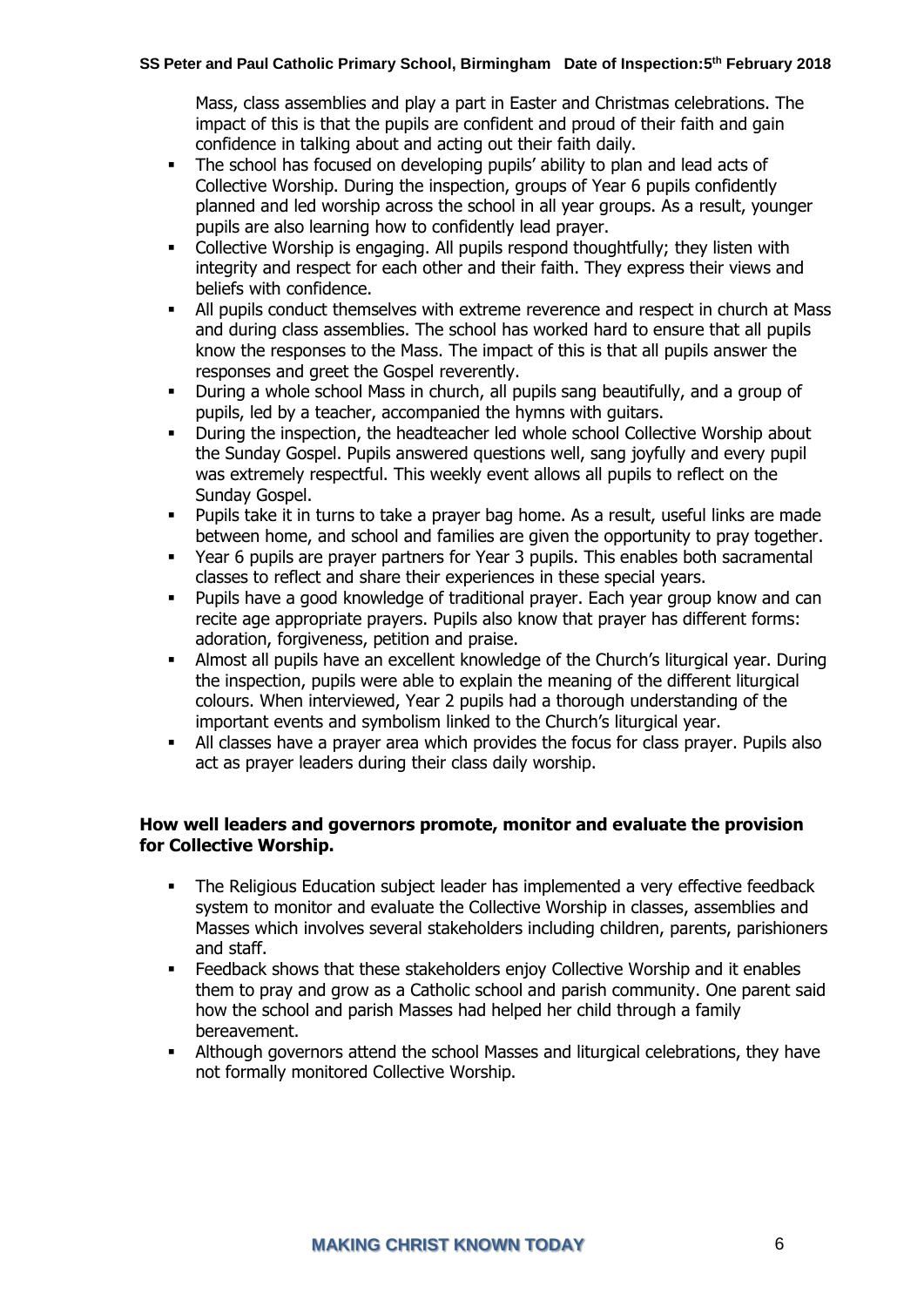## **SCHOOL DETAILS**

| Unique reference number                                                | 103454                      |  |
|------------------------------------------------------------------------|-----------------------------|--|
| Local authority                                                        | Birmingham                  |  |
| This inspection was carried out under canon 806 of Canon Law and under |                             |  |
| Section 48 of the 2005 Education Act.                                  |                             |  |
| Type of school                                                         | Primary                     |  |
| School category                                                        | <b>Voluntary Aided</b>      |  |
| Age range                                                              | 4-11 years                  |  |
| Gender of pupils                                                       | Mixed                       |  |
| Number of pupils on roll                                               | 208                         |  |
| Appropriate authority                                                  | The governing body          |  |
| Chair                                                                  | Mrs Reibina McGlinchey      |  |
| Headteacher                                                            | Mr Neil Porter              |  |
| Telephone number                                                       | 01216756028                 |  |
| Website address                                                        | www.ssptrpl.bham.sch.uk     |  |
| Email address                                                          | enquiry@ssptrpl.bham.sch.uk |  |
| Date of previous inspection                                            | February 2013               |  |

## **INFORMATION ABOUT THIS SCHOOL**

- **SS Peter and Paul's is a one-form entry, over-subscribed Catholic primary school** serving the parish of SS Peter and Paul, Pype Hayes, Birmingham.
- The percentage of Catholic pupils is currently 99%.
- The percentage of disadvantaged pupils is significantly below the national average.
- The percentage of pupils with special educational needs or disabilities is below the national average.
- The percentage of pupils from minority ethnic origins is above the national average.
- The percentage of pupils with English as an additional language is above the national average.
- Attainment on entry is below national expectations.
- There have been significant changes in staffing since the last inspection. A new headteacher, deputy headteacher, Religious Education subject leader, parish priest and six new teachers have been appointed. A new senior leadership team structure has also been established.

## **INFORMATION ABOUT THE INSPECTION**

- **•** The inspection was carried out by two Diocesan Inspectors Rose Brookes and Marie Conway.
- The focus of the inspection was on the impact, quality and leadership of the school's provision of Catholic Life, Religious Education and Collective Worship.
- The inspectors observed teaching across seven Religious Education lessons to evaluate the quality of teaching, learning and assessment. All these lesson observations were conducted jointly with senior leaders.